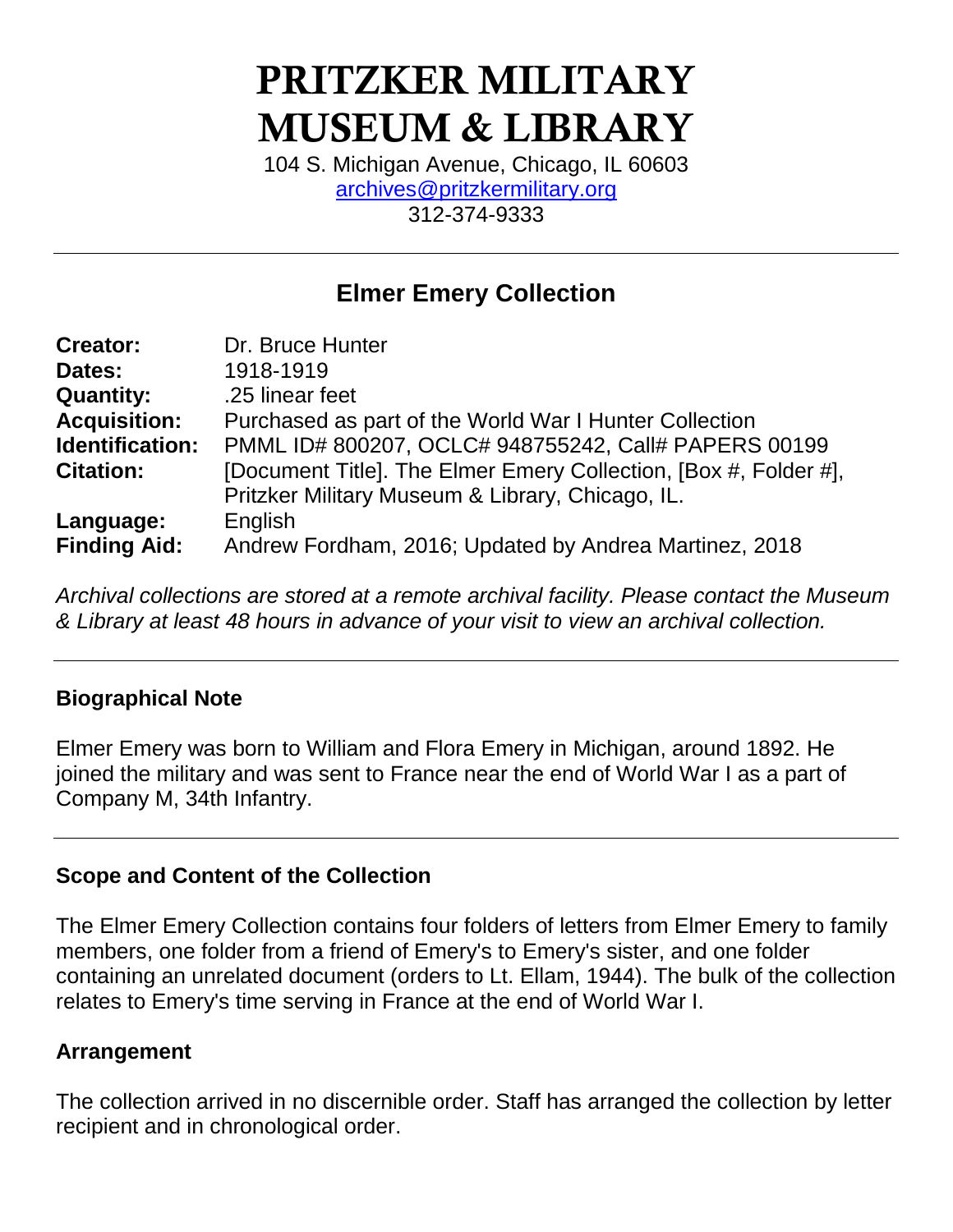# **Rights**

Copyrights held by Dr. Bruce Hunter were transferred to the Pritzker Military Museum & Library. All other rights are held by the author or publisher. Users assume responsibility for following copyright laws as established by US Code Title 17.

# **Key Subjects**

This collection is indexed under the following headings in the Library's online catalog. Researchers interested in materials about related topics, persons, or places should search the catalog using these subject headings.

### **Subjects:**

Thiaucourt (France) World War, 1914-1918 World War, 1914-1918 -- Personal narratives, American.

#### **Container List**

| Box | <b>Folder</b> | Item ID $#$ | Title                                                                                                            | <b>Dates</b> |
|-----|---------------|-------------|------------------------------------------------------------------------------------------------------------------|--------------|
| 1   | 1             |             | <b>Letters to Flora Emery</b>                                                                                    | 1918-1919    |
|     |               | 800207001   | About - Camp McArthur/basic training,<br>track meet, awaiting assignment, home<br>crops                          | 6/2/1918     |
|     |               | 800207002   | About - basic training, YMCA speech,<br>asking for money                                                         | 6/23/1918    |
|     |               | 800207003   | About - sent photos, going to<br>intelligence school, no more gambling                                           | 7/19/1918    |
|     |               | 800207004   | About - Got dysentery, not getting paid,<br>train ride to Camp Merritt awaiting<br>embarkation                   | 8/2/1918     |
|     |               | 800207005   | About - In France, asking after sisters,<br>candy, French girls                                                  | 10/14/1918   |
|     |               | 800207006   | About - Left trenches for Thiaucourt,<br>living conditions, sent money home,<br>hopes to go home in Dec but more | 12/2/1918    |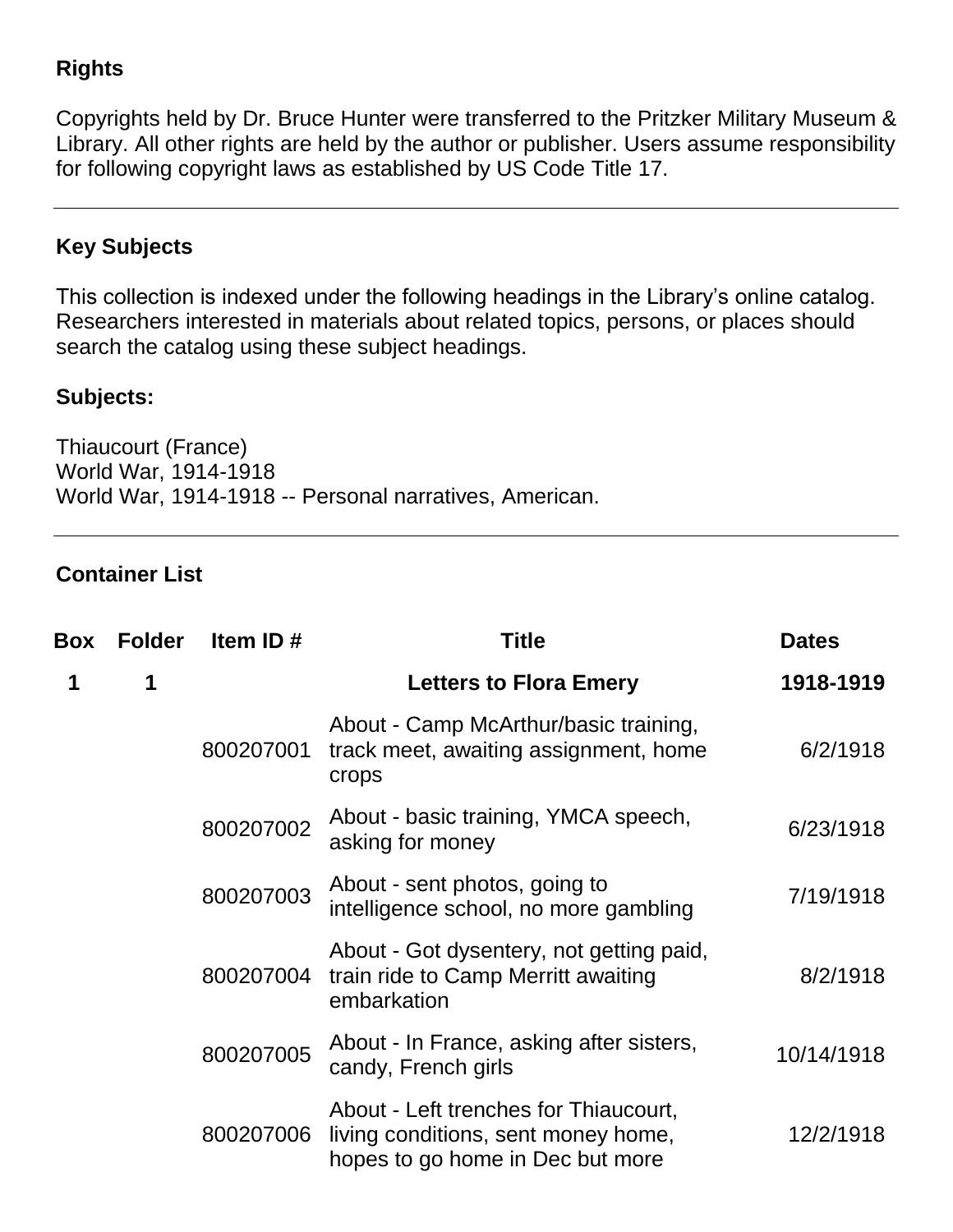likely Mar.

| 800207007 | About - Weather, about Thiaucourt<br>buildings, fleas, Doesn't expect to be<br>home before spring                                                                      | 12/12/1918 |
|-----------|------------------------------------------------------------------------------------------------------------------------------------------------------------------------|------------|
| 800207008 | About - 5 hours of drill/day, asking<br>about family, all buildings in Thiaucourt<br>shot full of shell holes, no idea when<br>coming home                             | 12/21/1918 |
|           | 800207009 About - Weather, Christmas day                                                                                                                               | 12/25/1918 |
| 800207010 | About - Moved to the front, 25 km from<br>Metz, hears the clearing of mines,<br>getting "fat" and "soft as a city clerk"                                               | 2/6/1919   |
| 800207011 | About - Spring weather, 3 km from<br>Mars-la-Tour, rats and "cooties", roll call<br>to catch AWOL troops                                                               | 2/16/1919  |
| 800207012 | About - weather, little chance of being<br>home before summer, friend's marriage,<br>don't take pass but send money home,<br>went to horse show                        | 2/23/1919  |
| 800207013 | About - Gov. gave cards so men would<br>write home, pianos but can't play<br>anymore, better with artillery than gun,<br>talk of moving nearer to Germany              | 3/26/1919  |
| 800207014 | About - Gabreux France, home crop<br>prices, to-date haven't been in<br>Germany, weather, near aviation field                                                          | 4/3/1919   |
| 800207015 | About - Can't play the piano or learn to<br>dance, home crops, brigade review by<br>Gen. Wittenmeyer, sending money<br>home, reading books                             | 4/16/1919  |
| 800207016 | About - In Bagneux France, Maragret<br>Wilson (Pres. Daughter) came to<br>entertain, explaining how they feel<br>about war, France is behind the times,<br>family talk | 4/20/1919  |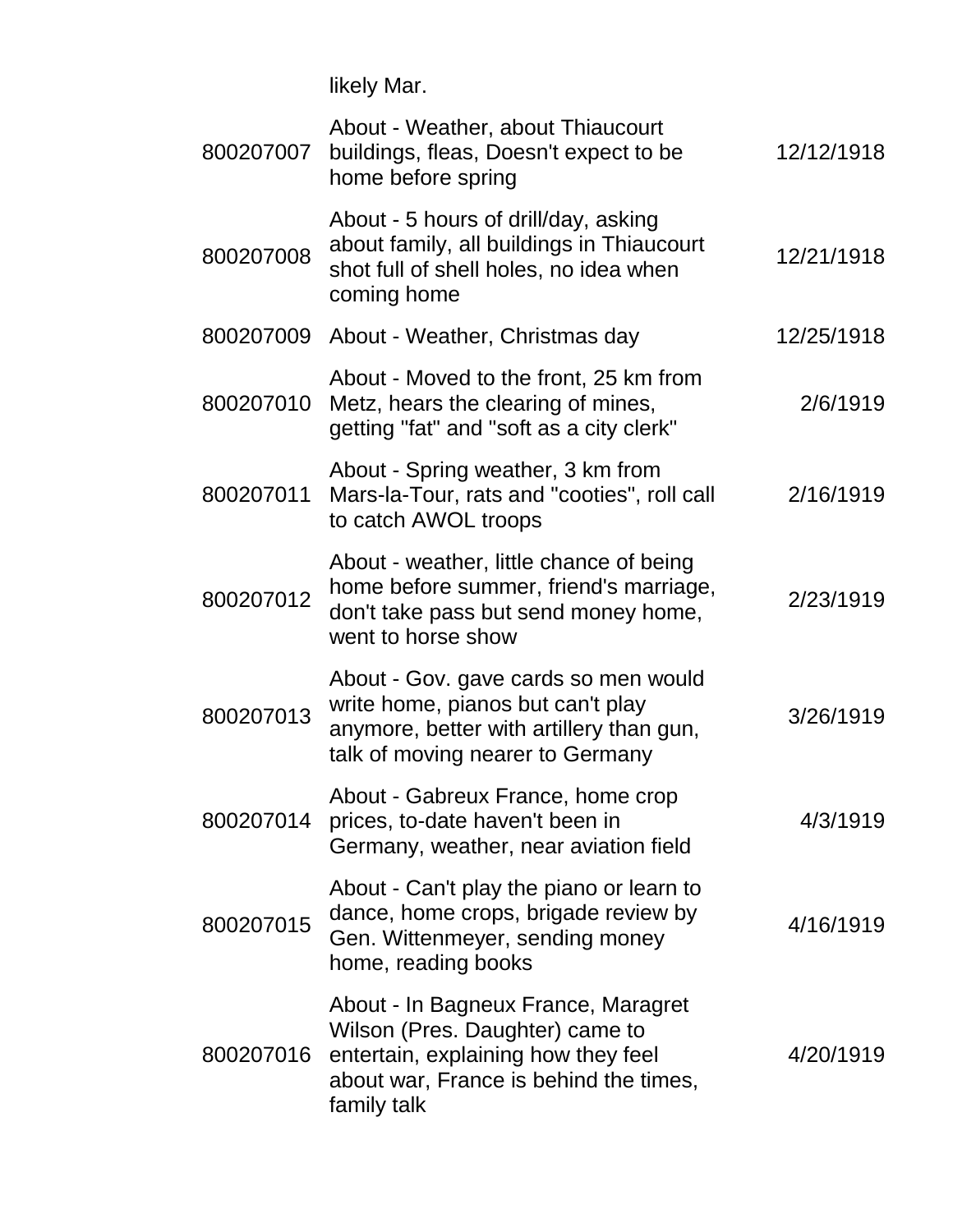|   |                | 800207024 | Leo Moore to Marjorie Emery - Letter of<br>introduction, address given by Elmer                                                                                                              | 4/12/1919 |
|---|----------------|-----------|----------------------------------------------------------------------------------------------------------------------------------------------------------------------------------------------|-----------|
| 1 | 5              |           | <b>Other correspondence</b>                                                                                                                                                                  | 1919      |
|   |                | 800207023 | About - sent souvenir, home crops,<br>student election parties, sister taking<br>singing lessons, Gen. Pershing division<br>(30,000 men) review, didn't get agri<br>school, weather          | 5/10/1919 |
| 1 | 4              |           | <b>Letter to Marjorie Emery</b>                                                                                                                                                              | 1919      |
|   |                | 800207022 | About - jokes to brother, brother hauling<br>company figures, bribing (?) Corporal<br>Watts (teacher),                                                                                       | 4/11/1919 |
| 1 | 3              |           | <b>Letter to George Emery</b>                                                                                                                                                                | 1919      |
|   |                | 800207021 | About - work harder at school, about<br>French Army, only Germans seen are<br>POWs, what soldiers eat, birthday<br>cards, dental problems                                                    | 3/19/1919 |
| 1 | $\overline{2}$ |           | <b>Letter to Moni Emery</b>                                                                                                                                                                  | 1919      |
|   |                | 800207020 | About - Le Mans France, moving to a<br>seaport, asking about family, plan to set<br>sail June 1                                                                                              | 5/24/1919 |
|   |                | 800207019 | About - Ready to move toward<br>embarkation point, may be home early<br>July, weather, sent 25 photos home,<br>home crops                                                                    | 5/11/1919 |
|   |                | 800207018 | About - Weather, Division review<br>followed by move to Germany as Army<br>of Occupation, ask mother to apply for<br>discharge to help with fall crops, Peace<br>Conference talk, home crops | 5/1/1919  |
|   |                | 800207017 | About - Little danger of being sent to<br>Russia, weather, review by Gen.<br>Pershing                                                                                                        | 4/25/1919 |